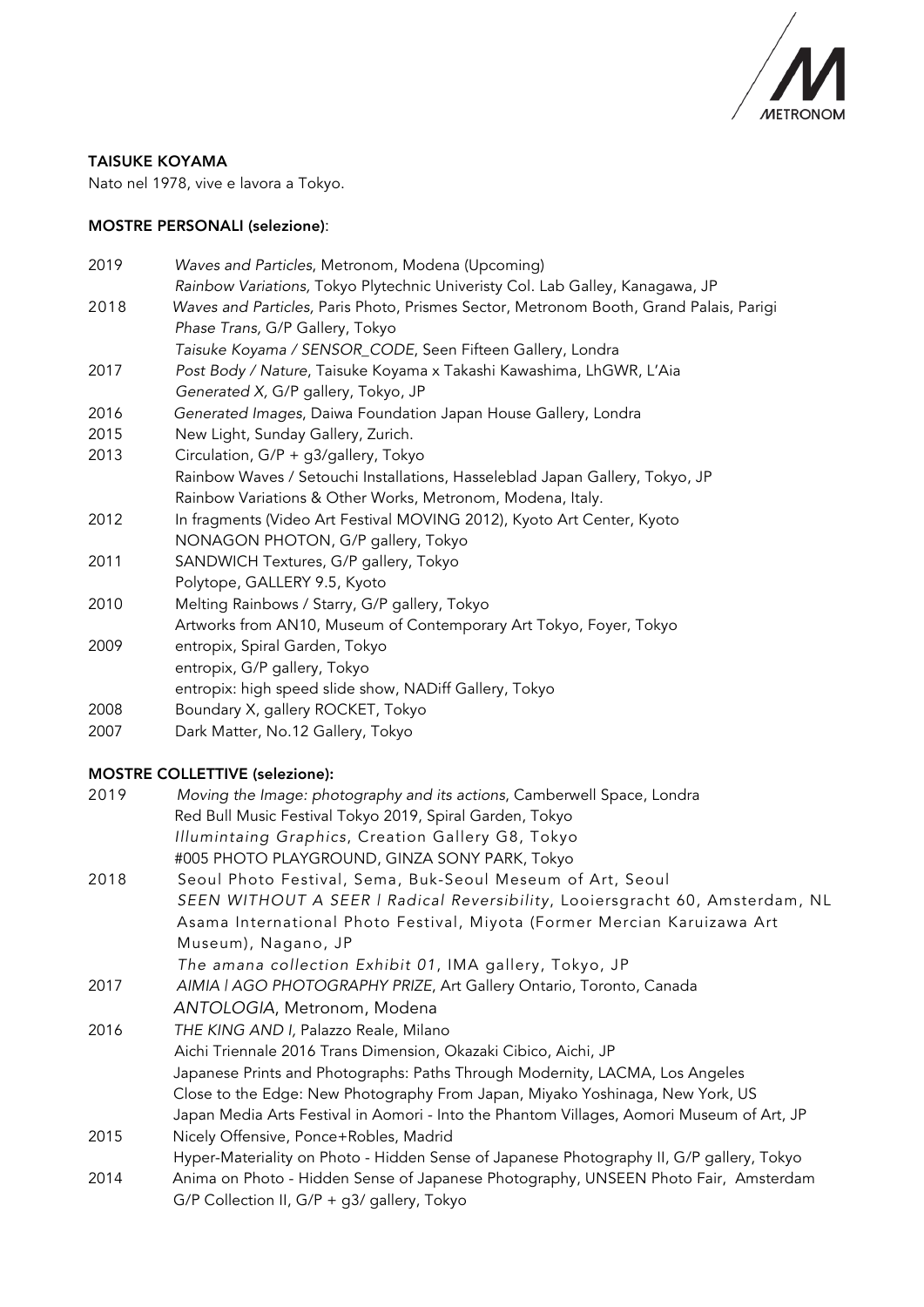

- 2013 SETOUCHI TRIENNALE 2013, Shodoshima, Japan 2012 Contemporary Japanese Photobooks, The Photographer's Gallery, London The 15th Japan Media Arts Festival, The National Art Center, Tokyo DAEGU PHOTO BIENNALE 2012 Main Exhibition: Photography is Magic!, Daegu, South Korea 2011 PICTURES, Diptrics, Tokyo
- INSITU Fort Canning Hill, Singapore Art Festival, Singapore As Long As Rainbow Lasts, SOKA Art Center, Taipei JAPANESE PHOTOBOOKS NOW, Le Bal, Parigi
- 2010 3331 Presents Tokyo, 3331 Arts Chiyoda, Tokyo TOKYO VISUALIST, National Art Gallery, Kuala Lumpur, Malesia
- 2009 TOKYO PLAY GROUND at DESIGNTIDE TOKYO 2009, Tokyo Midtown Hall, Tokyo

## ARTIST BOOKS:

- 2017 POST-BODY / NATURE, Edizione limitata in 100 copie
- VESSEL XYZXY, Rrose Editions + taisuke koyama projects, Paris/Tokyo, FR/JP
- 2015 RAINBOW VARIATIONS, artbeat publishers + Kodoji Press, Tokyo/Baden, JP/CH LIGHT FIELD / PHOTONS, taisuke koyama projects, Londra, GB
- 2013 COLLECTED PHENOMENA / WORKS: 2006 2013, G/P gallery, Tokyo, JP DOTS, FUNGUS, CRYSTALS & MOONLIGHT, taisuke koyama projects, Tokyo, JP The City Breathes and Ages, A World of Wonders Vol. 340, Fukuinkan ShotenPublishers,Tokyo,
- 2011 Physical Forest, Planetary Photobooks 001, heuristic + artbeat publishers, Tokyo, JP SANDWICH Textures, LUMEN #09, G/P gallery + artbeat publishers, Tokyo, JP WIILDFFIRRRE, SONY Lovezine Project, Tokyo, JP
- 2010 Melting Rainbows, taisuke koyama projects, Tokyo, JP
- 2008 entropix, artbeat publishers, Tokyo, JP
- 2007 Dark Matter, Utrecht, Tokyo, JP
- 2004 Your Surviving Door, Self-Published, Tokyo, JP

## CATALOGHI E ALTRE PUBBLICAZIONI:

- 2015 *Photography is Magic*, Aperture, New York
- 2014 10x10 Japanese Photobooks, 10x10 photobooks, New York
- 2013 COMPILATION TOKYO, Self Publish, Be Happy x Goliga, Tokyo shu uemura 30th anniversary book, shu uemura, Tokyo
- 2012 Photography is Magic!, Daegu Photo Biennale Organizing Committee, Daegu
- 2011 INSITU FORT CANNING HILL, A Beautiful /Banal Book, Singapore As Long As Rainbow Lasts, SOKA Art Center, Taipei
- 2009 FOAM ALBUM 09, Foam\_Fotografiemuseum, Amsterdam MODERN ARCHITECTURES GUIDE BOOK: CHIBA CITY, Kenchiku Shiryo Kenkyusha, Tokyo NEW DIRECTION #1 exp., Tokyo Wonder Site, Tokyo TOKYO VISUALIST, D.D.Wave, Tokyo
- 2007 INTER COMMUNICATION No.61 Tokyo Scaning, NTT Publishing, Tokyo
- 2007 SUBTLE GREEN, Ikejiri Institute of Design Gallery, Tokyo

## PREMI e RICONOSCIMENTI:

- 2017 AIMIA | AGO PHOTOGRAPHY PRIZE, Finalista, Art Gallery Ontario, Toronto, Canada Arts Council Tokyo (Fondazione metropolitana Beni Storico, Culturali, Tokyo), Tokyo, JP Stroom Den Haag, L'Aia, NL
- 2016 Arts Council Tokyo (Fondazione metropolitana Beni Storico, Culturali, Tokyo), Tokyo, JP
- 2015 Selezionato per PLAT(T)FORM 2015, FOTOMUSEUM WINTERTHUR, Winterthur, CH